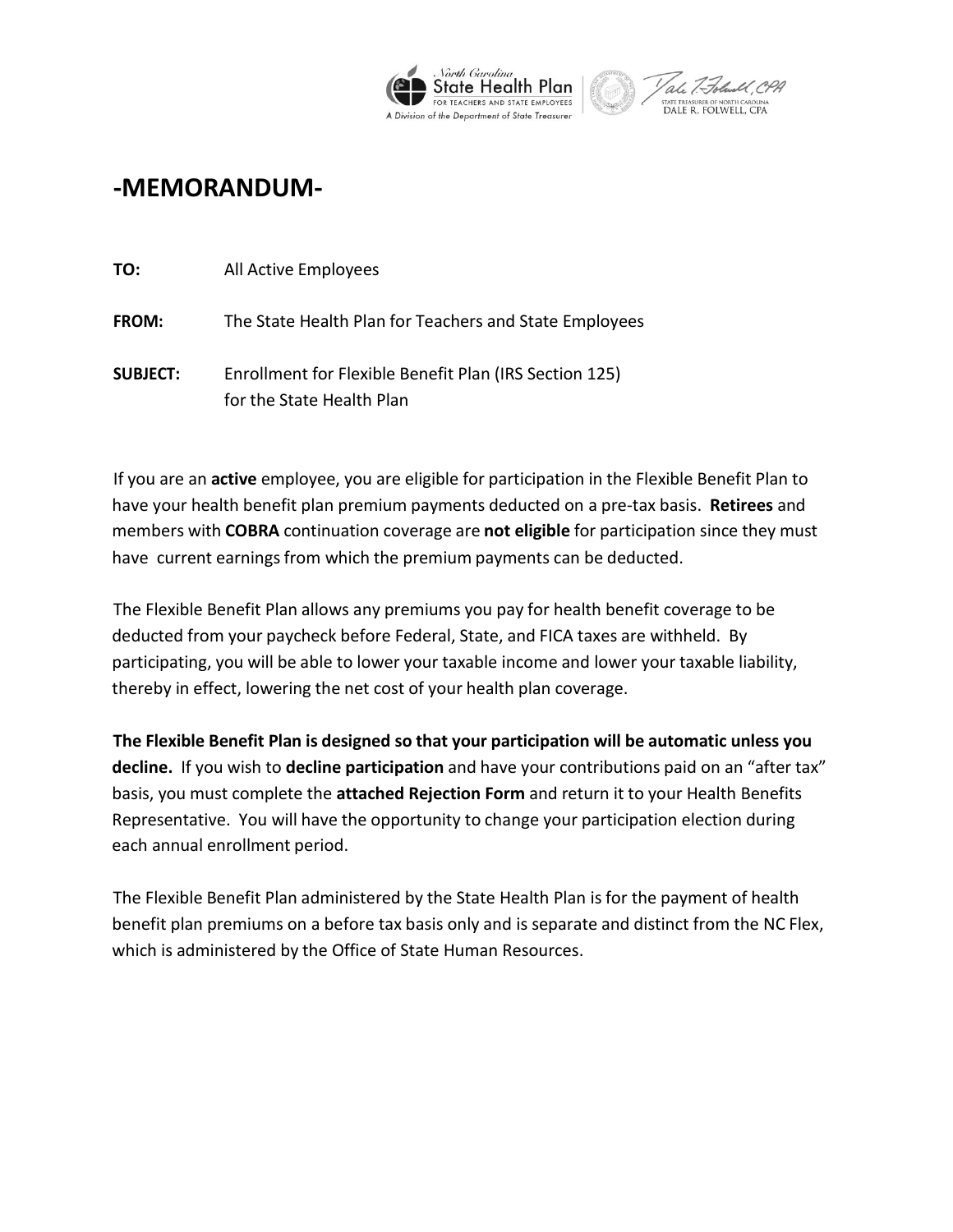**Your health benefit coverage can only be changed (dependents added or dropped) during the Annual Enrollment period or when one of the following events occurs:**

- Your marital status changes due to marriage, death of spouse, divorce, legal separation, or annulment.
- You increase or decrease the number of your eligible dependents due to birth, adoption, placement for adoption, or death of the dependent.
- You, your spouse, or your eligible dependent experiences an employment status change that results in the loss or gain of group health coverage.
- You, your spouse, or your dependents become entitled to coverage under Medicare or Medicaid.
- Your dependent ceases to be an eligible dependent (e.g., the dependent child reaches age 26) .
- You, your spouse, or your dependents commence or return from an unpaid leave of absence such as Family and Medical Leave or military leave.
- You receive a qualified medical child support order (as determined by the plan administrator) that requires the plan to to provide coverage for your children.
- If you, your spouse or dependents experience a cost or coverage change under another group health plan for which an election change was permitted, you may make a corresponding election change under the Flex Plan (e.g., your spouse's employer significantly increases the cost of coverage and as a result, allows the spouse to change his/her election) (not applicable to the Health FSA).
- If you change employment status such that you are no longer expected to average 30 hours of service per week but you do not lose eligibility for coverage under the State Health Plan (e.g., you are in a stability period during which you qualify as full time), you may still revoke your election provided that you certify that you have or will enroll yourself (and any other covered family members) in other coverage providing minimum essential coverage (e.g., the marketplace) that is effective no later than the first day of the second month following the month that includes the date the original coverage is revoked.
- You may prospectively revoke your State Health Plan election if you certify your intent to enroll yourself and any covered dependents in the marketplace for coverage that is effective beginning no later than the day immediately following the last day of the original coverage that is revoked.
- You or your children lose eligibility under Medicaid or a state Children's Health Insurance Program. In this case you must request enrollment within 60 days of losing eligibility.
- If you, your spouse or your dependent loses eligibility for coverage (as defined by HIPAA) under any group health plan or health insurance coverage (e.g., coverage in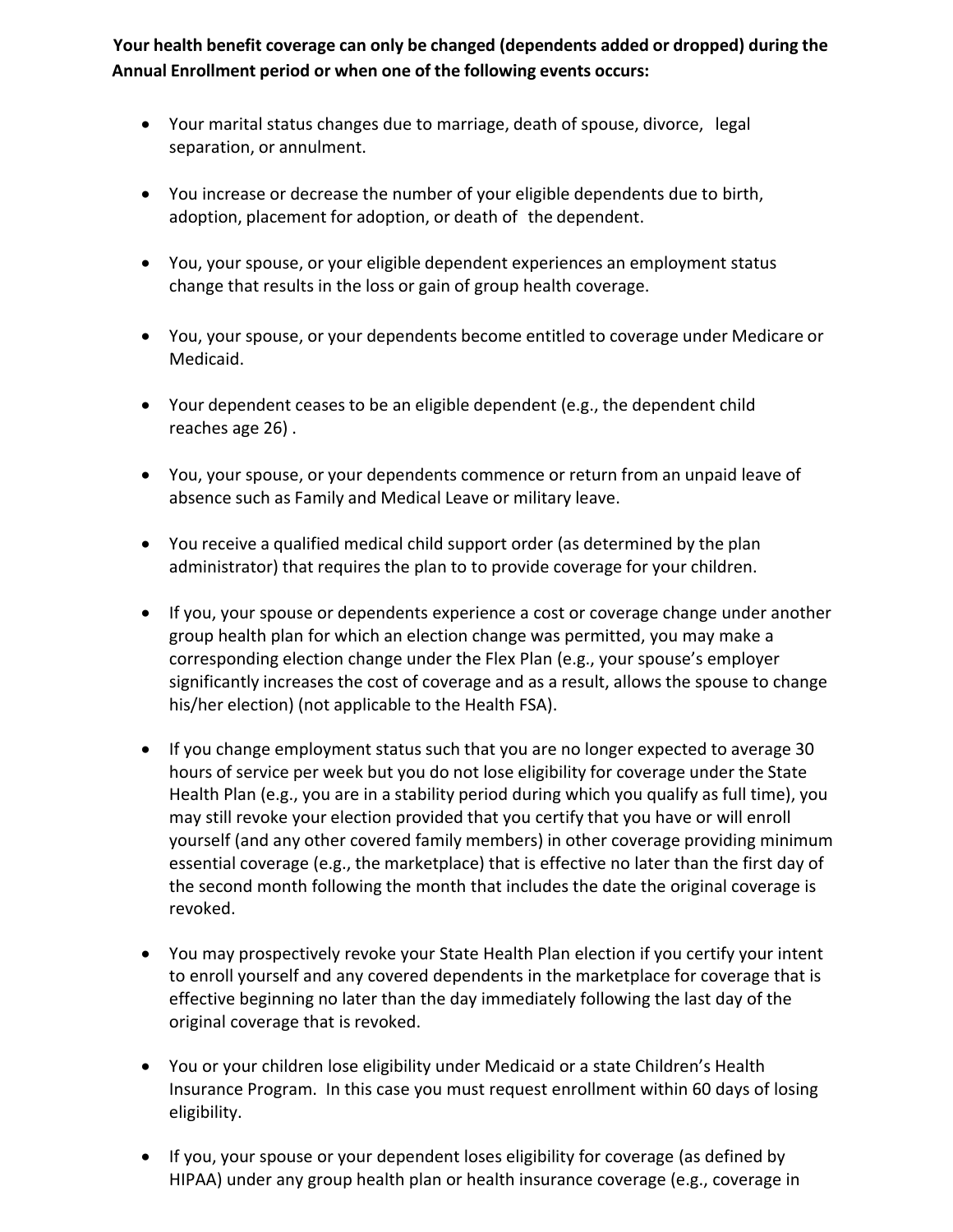the individual market, including the marketplace), you may change your participation election.

In addition, even if you have one of these events, your election change must be "consistent" with the event, as defined by the IRS. Consequently, the election change that you desire may not be permitted if not consistent with the event as determined by IRS rules and regulations. When one of these events occurs, you must complete your request through your online enrollment system within 30 days of the event (except as described above). If you do not process the request within 30 days, you must wait until the next Annual Enrollment to make the coverage change. Whenever you report a change due to a qualifying event, your premium deduction will be on a pre-tax basis.